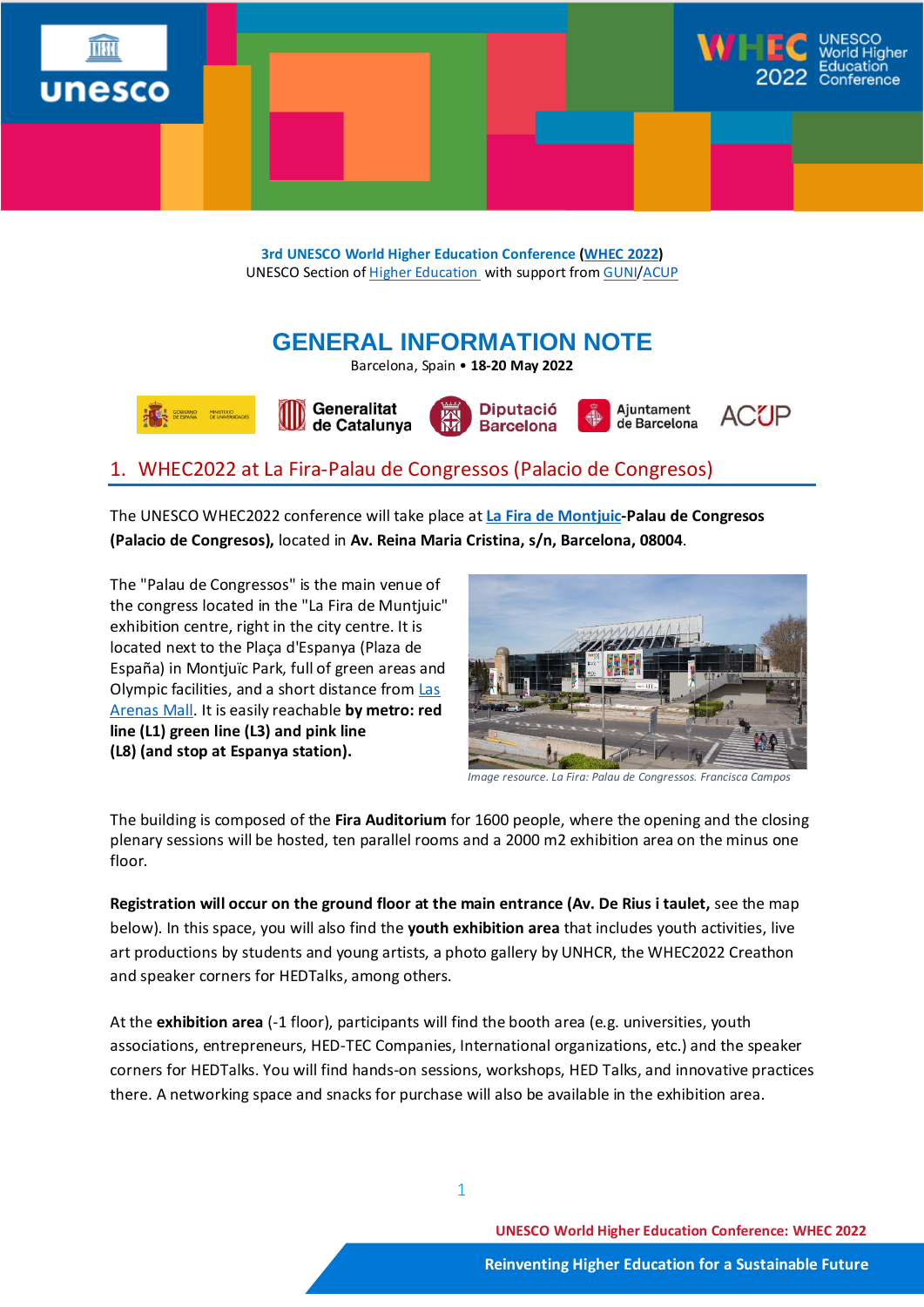

## 2. WHEC2022 at CaixaForum Barcelona

The CaixaForum Barcelona, located in **Av. Francesc Ferrer i Guàrdia, 6-8, 08038 Barcelona**, is the second venue for the WHEC2022 (walking distance 2 min from La Fira), where relevant sessions of the official Agenda and side events will be hosted in the Auditorium CaixaForum, room 1, room 2 and room 3.



*Image Resource [Caixa Forum](https://caixaforum.org/es/barcelona)*

The building is a cultural centre managed by La Caixa Foundation and occupies the construction of the former Casa Ramona, a modernist-style factory designed by Josep Puig i Cadafalch at the beginning of the 20th century, later refurbished for its new use as a cultural centre. Currently, CaixaForum Barcelona offers an extensive programme of exhibitions and cultural and educational activities aimed at all audiences.



**UNESCO World Higher Education Conference: WHEC 2022**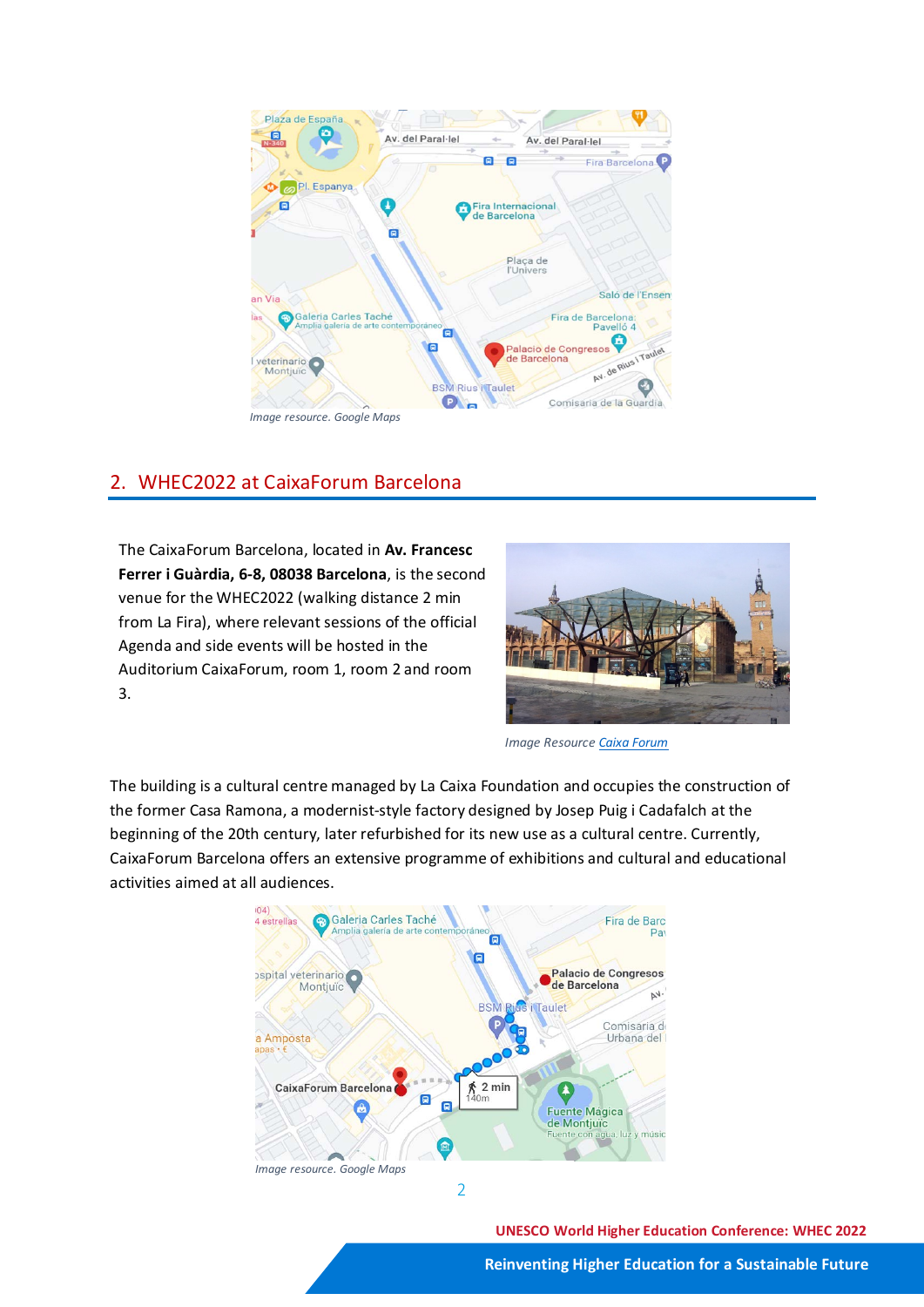## 3. About Barcelona

#### **Language**

The official languages of Catalonia are Spanish and Catalan. However, Barcelona is a multicultural city where you can easily speak in English or French.

#### **Currency**

The official currency is the Euro  $(\epsilon)$ . It is not common to accept other currencies in cash in Barcelona. However, you can pay easily with a credit card, and ATMs are easily found throughout the city centre, as well as at the Barcelona Airport. There is also a 'Change Money' service close to the University of Barcelona.

#### **Shops and malls**

The opening hours of shops and malls are typically  $9.30 h - 21:00 h$  (with variations depending on the area). Although these are the regular opening hours, you can find restaurants and stores open all day in more touristy areas. Lunchtime in the city usually is between 13.30 pm and 15.30 pm and dinner between 20:00 h and 22.30 h. During the conference, lunchtime will be 12:45 to 14:30.

#### **Useful emergency numbers**

- 112 All emergencies
- 092 Local police
- 061 Medical emergencies

#### **What to wear and bring**

In May, the weather in Barcelona varies, which can offer everything from sunny days to clouds and rainfall, although usually, you will find more sunny days than rainy. At this time of year, the temperature ranges from 18 to 25 degrees. You can check the weather [here.](http://www.aemet.es/en/eltiempo/prediccion/municipios/barcelona-id08019)

#### **Health and safety**

Check information about travelling to Spain to know more abou[t requirements](https://www.mscbs.gob.es/en/profesionales/saludPublica/ccayes/alertasActual/nCov/spth.htm) depending on your country of origin. You can also consult other practical information about protocols for COVID-19 whe[n travelling to Catalonia.](https://exteriors.gencat.cat/en/actualitat/restriccions-viatges/) For COVID-19 test appointments, you can request it onlin[e here.](https://e-quironsalud.es/26-test-covid?utm_source=google_sem&utm_medium=cpc&utm_campaign=E-QS%20Pruebas%20COVID19&utm_term=prueba%20covid&utm_content=Gen%C3%A9rica%20COVID&gclid=CjwKCAiAnO2MBhApEiwA8q0HYcyRekUaQVjivnuXUr5j3GgDju3NrtFa76QvMoUqPLWRXh-civfvARoCEtoQAvD_BwE)

It is the responsibility of each participant to have insurance to cover expenses in case of accidents or illness. The organizers will in no case cover the cost of insurance or any costs associated with these eventualities. For medical services, [Hospital Clínic](https://www.google.com/maps/place/Hospital+Cl%C3%ADnic+de+Barcelona/@41.385214,2.1571985,16.17z/data=!4m9!1m2!2m1!1sCLINICA+O+HOSPITAL+BARCELONA!3m5!1s0x12a4a2853c31dd2b:0x7bacaced73cdac27!8m2!3d41.3894436!4d2.1523119!15sChxDTElOSUNBIE8gSE9TUElUQUwgQkFSQ0VMT05BWh4iHGNsaW5pY2EgbyBob3NwaXRhbCBiYXJjZWxvbmGSARN1bml2ZXJzaXR5X2hvc3BpdGFsmgEjQ2haRFNVaE5NRzluUzBWSlEwRm5TVU5oYTNOaGFVbDNFQUU) is a public hospital close to La Fira Montjuic, and [Hospital Quirón i](https://www.google.com/maps/place/Hospital+Quir%C3%B3nsalud+Barcelona/@41.415745,2.1363192,17z/data=!3m1!4b1!4m5!3m4!1s0x12a498044495d6ed:0x503f8af0c587278c!8m2!3d41.415745!4d2.1385079)s a private hospital. Public hospitals in Barcelona are of high quality.

#### **Security**

Barcelona is no more dangerous in terms of theft than any other large European city. However, please keep an eye on your bags and wallets and never put your bag on the back of a chair, on the table in a bar, etc. Take special care in the Metro and bus.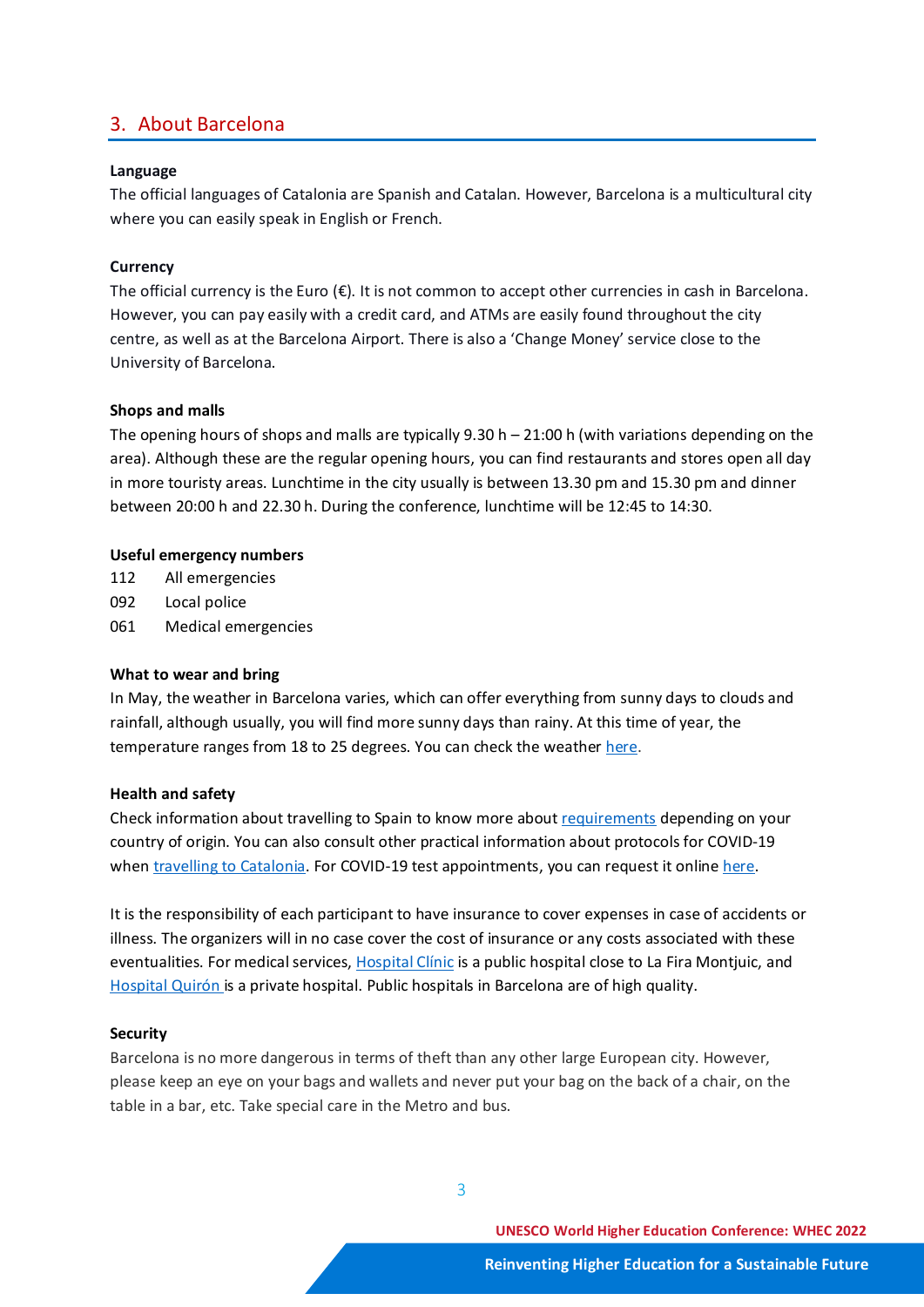#### **Socket**

In Spain, the standard voltage is 230 V, and the frequency is 50 Hz. The plugs and sockets are type F (see figure below). Be sure to bring a proper adaptor to plug in your electronic equipment as needed.



## 4. Getting around Barcelona – City/Public transport

**Walking**: Barcelona is perfect and well prepared for walking, and it is the best way to visit the centre: The Old Town, streets in the Gothic Quarter, *Barceloneta* and the beach, the fantastic *Palau de la Musica Catalana*, *La Sagrada Familia*, *Casa Batlló*, *La Pedrera*, *El Born* district and La Ciutadella Parc.

**Buses and Metro**: the [Metro](http://www.barcelona.com/barcelona_city_guide/all_about/metro_barcelona) is the best and fastest way to move around. You can buy a 24h unlimited ticket, T-DAY (ten trips for 10,50€) or a single ticket (2,40€) that you can buy on the bus or in the metro, with your credit card or cash. All metro tickets can be combined with the bus and train network.

Remember that public transport is the most sustainable system! See [Barcelona public transportation](https://www.tmb.cat/en/barcelona-transport) [website](https://www.tmb.cat/en/barcelona-transport) for detailed information. For more general sightseeing, we recommend the [Tour Bus,](http://www.barcelona.com/barcelona_city_tours/standard_bus_tours) which has two different routes and visits all the highlights of Barcelona.

Otherwise, taxis are easy to find throughout the city. Other companies such as *Cabify* or *Freenow* are also available in the city through their telephone apps.

For detailed information about routes, visits, tickets, etc. visit th[e Consortium of Tourism](http://www.barcelonaturisme.com/wv3/en/) website.

## 5. Hotel Accommodation

For those attending in-person in Barcelona, participants (including panellists) are expected to cover their own expenses for travelling, lodging and all related costs.

Barcelona presents a great offer of hotels nearby La Fira, where you could reach the venue within walking distance. However, as the city is hosting some relevant events in May, it may be possible that those hotels have reached their maximum capacity. If that is the case, please, consider that hotels in Barcelona from three stars are of good quality and La Fira is very well connected by public transport.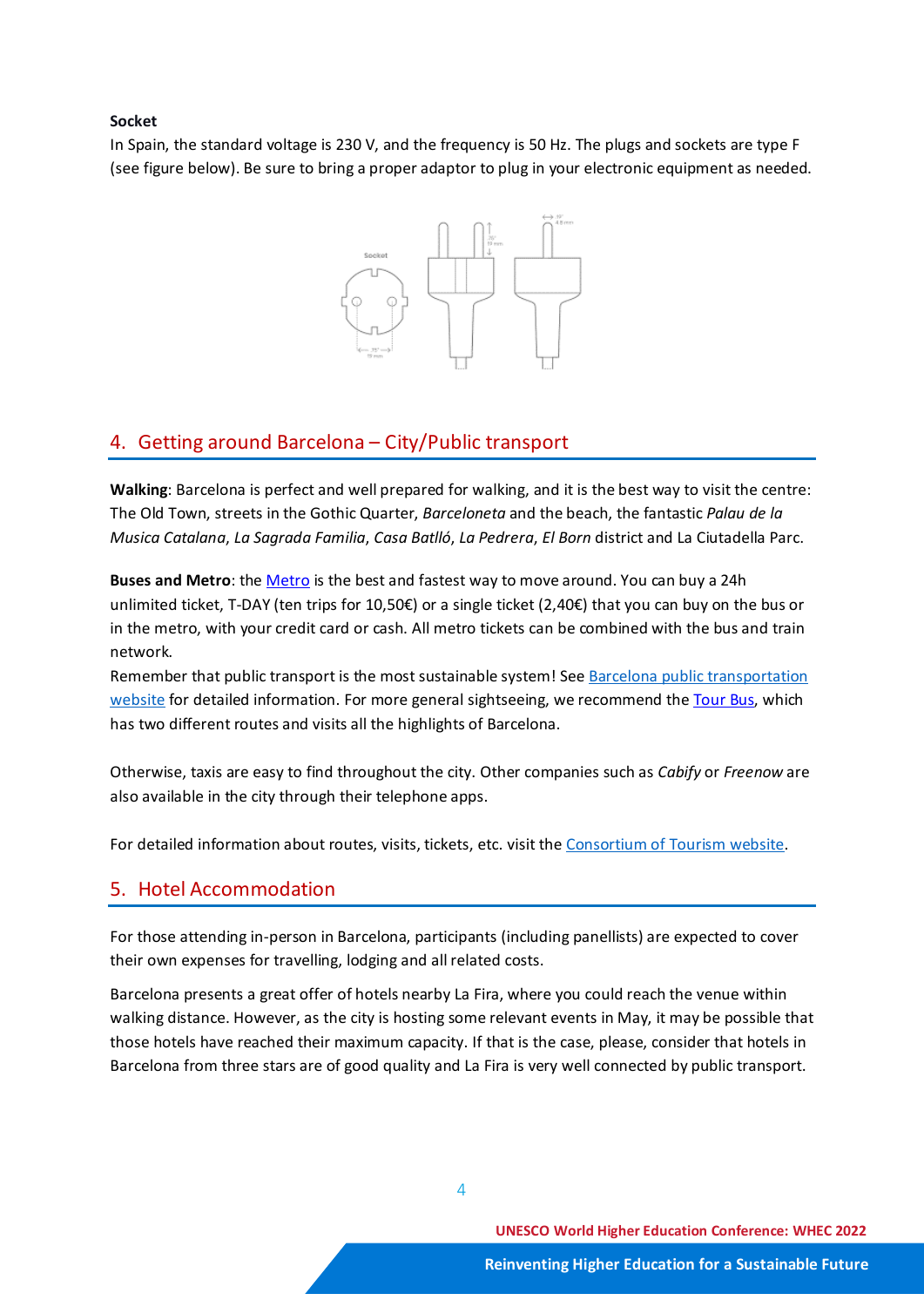## 6. Participants reaching the city centre from BCN Airport

UNESCO participants will need to arrange their own transportation from the airport to the place they are staying in Barcelona. For all the information regarding how to reach and leave the airport, please visit:<http://www.aena.es/en/barcelona-airport/public-transport.html>

#### **OPTION A – AEROBÚS**

AEROBÚS is the quickest option to reach Barcelona city centre, and the average trip is 30 minutes. A bus leaves the airport every 5 or 10 minutes from 5:35 h to 01:00 h, the single ticket costs 5,90 €, and the return ticket costs 10,20 €. There is an AEROBÚS stop at both terminals T1 and T2. You can buy the ticket online from the staff, bus driver, or ticket vending machines. The AEROBÚS service is not integrated into the fare system; you will need to buy another ticket once in the city centre if you require another means of transportation to reach your final destination.

For further information, please visit[: https://www.aerobusbcn.com/en](https://www.aerobusbcn.com/en)

#### **OPTION B – METRO**

Metro line L9 Sud connects the airport terminals T1 and T2 with the city of Barcelona every 7 minutes. The journey takes you 32 minutes and operates every day from Monday to Thursday (5:00 h to midnight), Fridays and eves of public holidays (5:00 am to 2:00 am), non-stop on Saturdays and from 5:00 h until midnight on Sunday. An airport ticket to Barcelona city centre costs 4,60 €. The Airport Metro station is not integrated into the fare system; you will need to buy another ticket once in the city centre if you require another means of transportation to reach your final destination.

For further information, please visit[: https://www.barcelona-airport.com/eng/barcelona-airport](https://www.barcelona-airport.com/eng/barcelona-airport-metro.php)[metro.php](https://www.barcelona-airport.com/eng/barcelona-airport-metro.php)

## **OPTION C – City Bus 46**

The Bus 46 (Plaça Espanya – Airport) routes between the airport, both terminals T1 and T2, and Barcelona city. The operating hours are from 4:50 h to 23:50 h, and the frequency varies throughout the day: they leave the airport every 15 or 30 minutes. A single ticket costs 2,20 €. You can buy the ticket from the bus driver or at ticket vending machines. City Bus 46 is integrated into the fare system; you can buy integrated tickets or the Hola Barcelona Travel Card at ticket vending machines.

For further information, please visit[: https://www.tmb.cat/en/barcelona/buses/-/lineabus/46](https://www.tmb.cat/en/barcelona/buses/-/lineabus/46)

## **OPTION D – Taxi**

There is a taxi station central at the exit of both the terminals T1 and T2 at the airport. The price is around 35 €, and it takes 20 minutes to reach Universitat de Barcelona in the city centre.

\*\*\*\*\*

If you need help for hotel details and logistics, please contac[t whec2022@gruporic.com](mailto:whec2022@gruporic.com) for further information. They will be pleased to assist you!